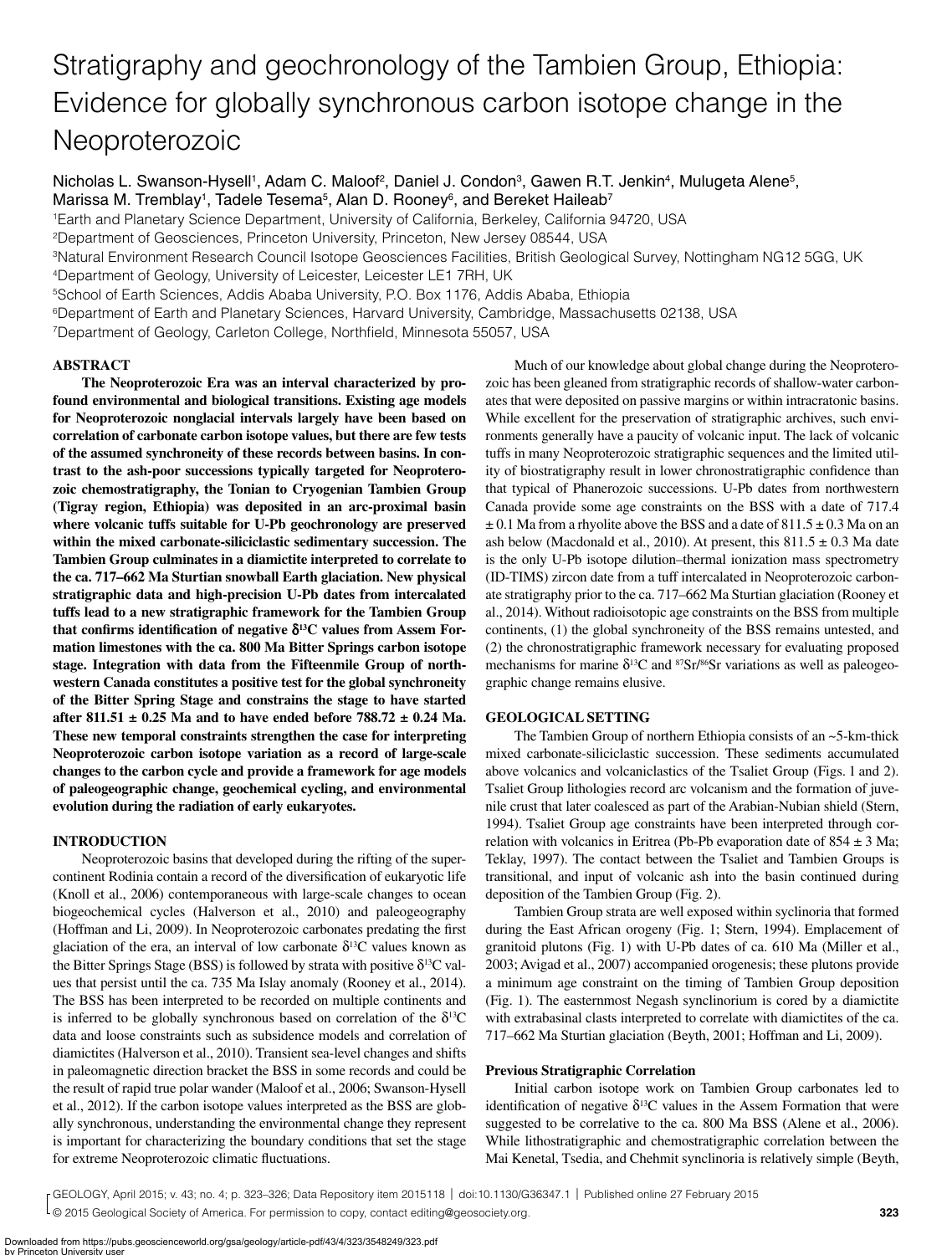1972), correlation to the easternmost Negash syncline is not straightforward (Fig. 2). It was previously suggested that the Didikama Formation in the Negash syncline correlates with the Assem Formation, because they are both carbonate-rich formations overlying fine-grained siliciclastic rocks (Fig. 2; Alene et al., 2006; Miller et al., 2009). A volcanic unit below the Didikama Formation at Negash, dated and interpreted as an intrusive sill by Avigad et al. (2007), but reinterpreted as extrusive by Miller et al. (2009), has a SHRIMP (sensitive high-resolution ion microprobe) zircon <sup>238</sup>U-<sup>206</sup>Pb weighted mean date of 774.4  $\pm$  4.8 Ma (youngest 7 of 8 dates). This date was interpreted in the context of the Didikama to Assem Formation correlation to imply that the entire Tambien Group was deposited after 775 Ma, and that correlation of the negative  $\delta^{13}$ C values from the Assem Formation with the BSS is not tenable (Miller et al., 2009, 2011).

## **RESULTS AND DISCUSSION**

### **Physical Sedimentology and Stratigraphy**

In the westernmost exposure in the Mai Kenetal synclinorium, the Assem Formation contains abundant stromatolite and microbialaminite lithofacies interbedded with lenses of grainstone and intraclast breccia (Fig. 2). These lithofacies attest to deposition on a shelf environment that was transiently wave dominated. To the east, in the Tsedia and Chehmit



**Figure 1. A: Location of the study area within the Horn of Africa. B: Simplified geological map compiled from Alene et al. (2006) and Hailu (1975). Synclinoria containing exposed Neoproterozoic stratigraphy and the stratigraphic sections shown in Figure 2 are labeled.**



**Figure 2. A: Simplified stratigraphic sections through the Tsaliet and Tambien Groups (Ethiopia) that are correlated on the basis of lithostratigraphy. Fm—formation. B: Correlations are supported by new U-Pb geochronology and** d**13C chemostratigraphy. For detailed stratigraphic columns and their locations, see the Data Repository (see footnote 1). C: Composite of pre-Sturtian carbon isotope data that incorporates new U-Pb dates from the Tambien Group and dates from northwestern Canada (shown in gray).**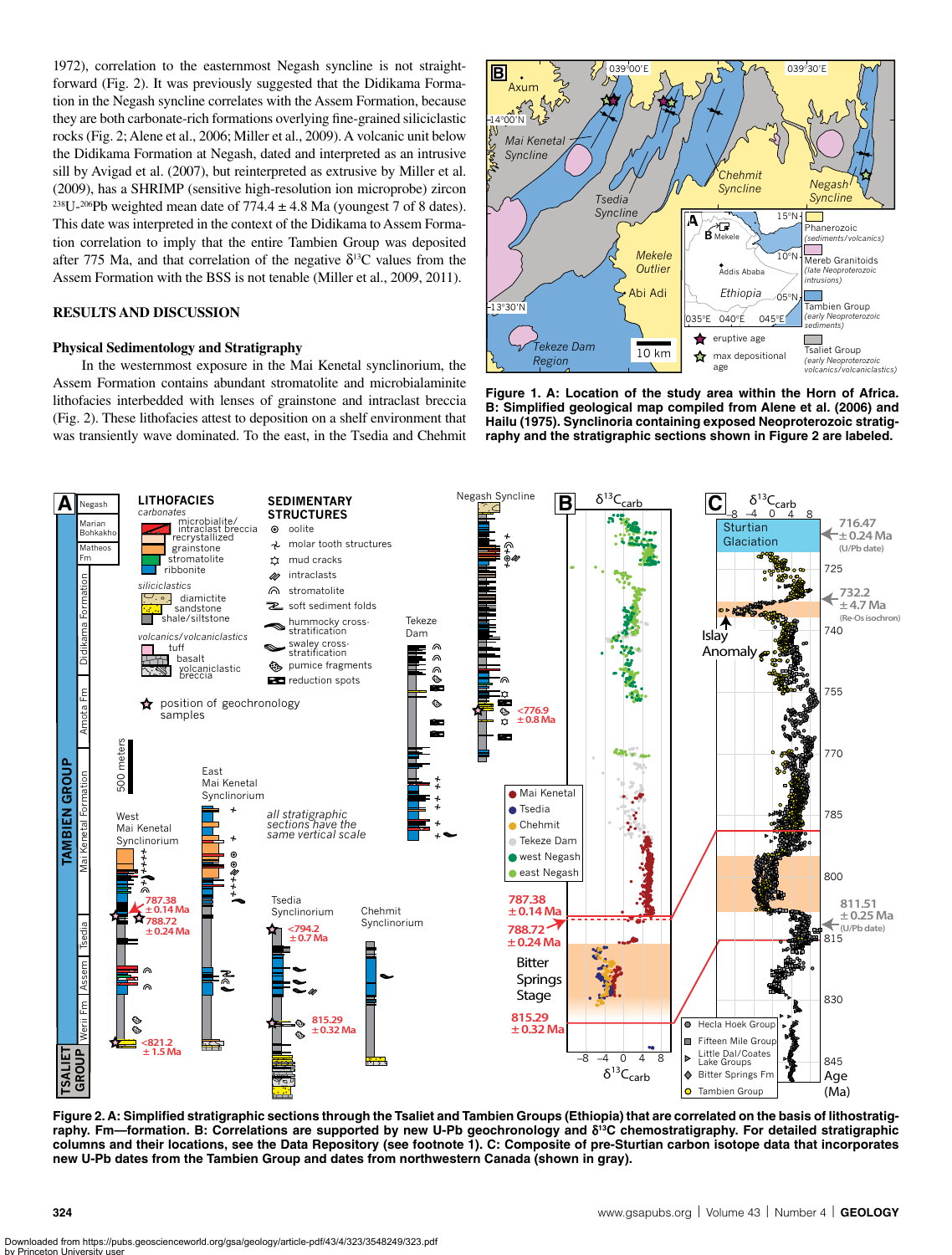synclinoria (Figs. 1 and 2), the Assem Formation is dominated by wavy to parallel-laminated limestone micrite. These facies suggest deposition in relatively deeper water than the stromatolitic and intraclast grainstone facies. Carbonate mud likely was transported from a shallow-water carbonate factory out to the deep shelf and upper slope to the east. Miller et al. (2009, 2011) argued that dolomitized grainstone at the base of the Assem Formation is a cap carbonate to a cryptic glaciation. While there is some dolomitization in the lower Assem Formation, the lithofacies that are dolomitized are found throughout the formation, and there are no distinctive cap carbonate sedimentary structures (cf. Hoffman, 2011).

The Tsedia Formation overlying the Assem Formation comprises fine-grained siliciclastic sediment with minor carbonate beds (Fig. 2). The succeeding Mai Kenetal Formation consists of carbonate-dominated facies and contains abundant well-developed molar tooth structures. Hummocky cross-stratification of calcisiltite and carbonate grainstone in the lower portion of the formation attests to deposition under the influence of combined flow during storms without substantial reworking by fairweather currents. The formation is exposed in the Tekeze Dam region with the same distinctive lithofacies assemblage as in the northern synclinoria (Figs. 1 and 2). In the Tekeze Dam region, the formation is overlain by purple lutite of the Amota Formation. The Amota Formation is followed by siltstone to carbonate paraquences of the Didikama Formation; both formations also are found in the Negash synclinorium, leading to the lithostratigraphic correlation in Figure 2. In this correlation, the Tekeze Dam area links the Mai Kenetal and Negash stratigraphy.

#### **Carbon Isotope Stratigraphy**

Carbonate rock samples collected during measurement of stratigraphic sections were analyzed for  $\delta^{13}C$  and  $\delta^{18}O$  (methods and data tables are in the GSA Data Repository<sup>1</sup>). Carbonates of the Assem Formation have negative  $\delta^{13}$ C values with an average value of  $-2\%$  in the west Mai Kenetal section and an average value of  $-4\%$ , with a transient decrease to values as low as -6‰ at the top, in the deeper water Tsedia and Chehmit sections (Fig. 2; Fig. DR3 in the Data Repository). Above the Assem Formation, carbonate interbeds of the Tsedia Formation have nearly zero to positive  $\delta^{13}C$  values (to +3‰) that are followed by values of +5‰ in the Mai Kenetal Formation (Fig. 2). A prolonged interval of negative  $\delta^{13}$ C values followed by extended intervals of highly positive values characterizes the interpreted BSS in Australia (Swanson-Hysell et al., 2010), Svalbard (Halverson et al., 2010), and northwestern Canada (Macdonald et al., 2010), in contrast with more transient negative  $\delta^{13}C$  excursions (e.g., the Islay anomaly; Fig. 2).

In contrast to other formations in the Tambien Group, the Didikama Formation is extensively dolomitized and recrystallized. While some of the Didikama Formation  $\delta^{13}$ C variability may be ascribed to diagenetic alteration, coherent values of 1‰–3‰ were obtained through much of the formation and, in one section, are followed by a negative excursion at the top of the formation (Fig. 2). In the  $\delta^{13}$ C composite (Fig. 2C), these negative values are provisionally correlated with the Islay anomaly, which predates the Sturtian glaciation by >10 m.y. (Rooney et al., 2014). In this correlation, the Didikama Formation and Matheos Formation contact is disconformable, with positive  $\delta^{13}$ C values of the Matheos Formation and the subsequent downturn within the Marian Bohkahko Formation below the Negash diamictite being correlative with similar values in the Coppercap Formation of northwestern Canada (Fig. 2).

### **U-Pb Geochronology and Chronostratigraphy**

Zircons separated from 3 tuffs yield U-Pb ID-TIMS 206Pb-238U dates that we interpret as eruptive ages (for methods and data tables, see the Data Repository):  $815.29 \pm 0.32$  Ma from a tuff in the Werii Formation  $(TS22)$ , 788.72  $\pm$  0.24 Ma from a tuff in the upper Tsedia Formation (T2), and  $787.38 \pm 0.14$  Ma from another tuff in the upper Tsedia Formation (T1–1202; Fig. 2). The T1–1202 tuff is within the measured section from which  $\delta^{13}C$  data were developed and the T2 tuff was collected along strike (Fig. 2). In addition to these eruptive ages, maximum depositional ages interpreted from youngest single-grain concordant ID-TIMS dates provide further constraints (Fig. 2). These ages, along with the  $774.4 \pm 4.8$ Ma date from Negash (Avigad et al., 2007), confirm that previously published stratigraphic correlation schemes incorrectly correlated the younger Didikama Formation with the older Assem Formation. The ages support the revised lithostratigraphic correlation and demonstrate that Tambien Group deposition initiated ca. 820 Ma and spanned a significant portion of the early Neoproterozoic leading up to the Sturtian glaciation (Fig. 2).

#### **Age, Synchroneity, and Maximum Duration of the Bitter Springs Stage**

As with other Neoproterozoic carbon isotope fluctuations, a lack of radiometric ages in successions interpreted to contain the BSS has resulted in global correlations being based solely on rough age constraints and broad similarities in isotope fluctuation amplitude and morphology. A date of 811.51  $\pm$  0.25 Ma (ID-TIMS <sup>206</sup>Pb-<sup>238</sup>U zircon) for a tuff just preceding an interval interpreted as the BSS in the Fifteenmile Group of northwestern Canada can be compared to the new Tambien Group dates (Macdonald et al., 2010). The Werii Formation date of  $815.29 \pm 0.32$  Ma also precedes stratigraphy interpreted to record the BSS and corresponds closely with the Fifteenmile Group date, and the Tsedia Formation dates of  $788.72 \pm 0.24$  Ma and  $787.38 \pm 0.14$  Ma postdate the BSS. These dates constrain the age of the BSS to ca. 800 Ma and constitute a positive test of its global synchroneity. This result represents the second positive test of global synchroneity of a Neoproterozoic  $\delta^{13}$ C anomaly, with the other being the negative  $\delta^{13}$ C values in cap carbonates associated with the 635 Ma Marinoan deglaciation (Condon et al., 2005; Calver et al., 2013).

The synchroneity of the BSS between the Tambien and Fifteenmile Groups supports interpretations of this isotopic stage as a global, rather than local, phenomenon. Combined with covariation between carbonate and organic carbon isotopes across the BSS in central Australia (Swanson-Hysell et al., 2010), this result is consistent with interpretations of the changing  $\delta^{13}$ C values that call upon global change to the isotopic composition of dissolved inorganic carbon. Classic carbon cycle models explaining such a change invoke a decrease in the relative removal of carbon through <sup>12</sup>C-enriched sinks, such as organic carbon burial, during the low  $\delta^{13}C$  values of the BSS and a high proportion of such burial before and after the stage (Halverson et al., 2010). Interpreting the interval of high  $\delta^{13}C$  values between the BSS and the Islay anomaly, that is now constrained to be >40 m.y. (Fig. 2), as resulting from increased organic carbon burial requires high accompanying fluxes of oxygen to the atmosphere. Such high oxygen fluxes may be inconsistent with interpretations of proxy redox records, and increased burial of 12C-enriched authigenic carbonate has been invoked as an alternative mechanism for intervals of high  $\delta^{13}$ C values (Schrag et al., 2013). It is interesting to consider if elevated organic carbon burial, with associated increases in atmospheric  $O_2$  concentration, explains a portion of the elevated  $\delta^{13}C$  signal given evidence for diversification of eukaryotes in the form of armored protists, complex acritarchs, and testate amoebae between the BSS and the Islay anomaly (Strauss et al., 2014).

The  $788.72 \pm 0.24$  Ma age from the Tsedia Formation above the BSS, combined with the Fifteenmile Group pre-BSS age of  $811.51 \pm 0.25$ Ma, constrains the maximum duration of the stage to be  $22.8 \pm 0.3$  m.y. A Monte Carlo approach for extrapolating between the Tambien Group dates (for details, see the Data Repository) gives an estimate of 794.6  $\pm$ 0.1 Ma for the age of the lowermost positive  $\delta^{13}$ C carbonate above the BSS (in the Tsedia Formation). This estimate constrains the duration of the BSS to be  $\lt 16.9 \pm 0.3$  m.y. The carbonates of the Assem Formation have negative  $\delta^{13}$ C values throughout, leading to the interpretation that

<sup>&</sup>lt;sup>1</sup>GSA Data Repository item 2015118, geochronology and stable isotope methods and data tables, and lithostratigraphic data and nomenclature, is available online at www.geosociety.org/pubs/ft2015.htm, or on request from editing@geosociety.org or Documents Secretary, GSA, P.O. Box 9140, Boulder, CO 80301, USA.